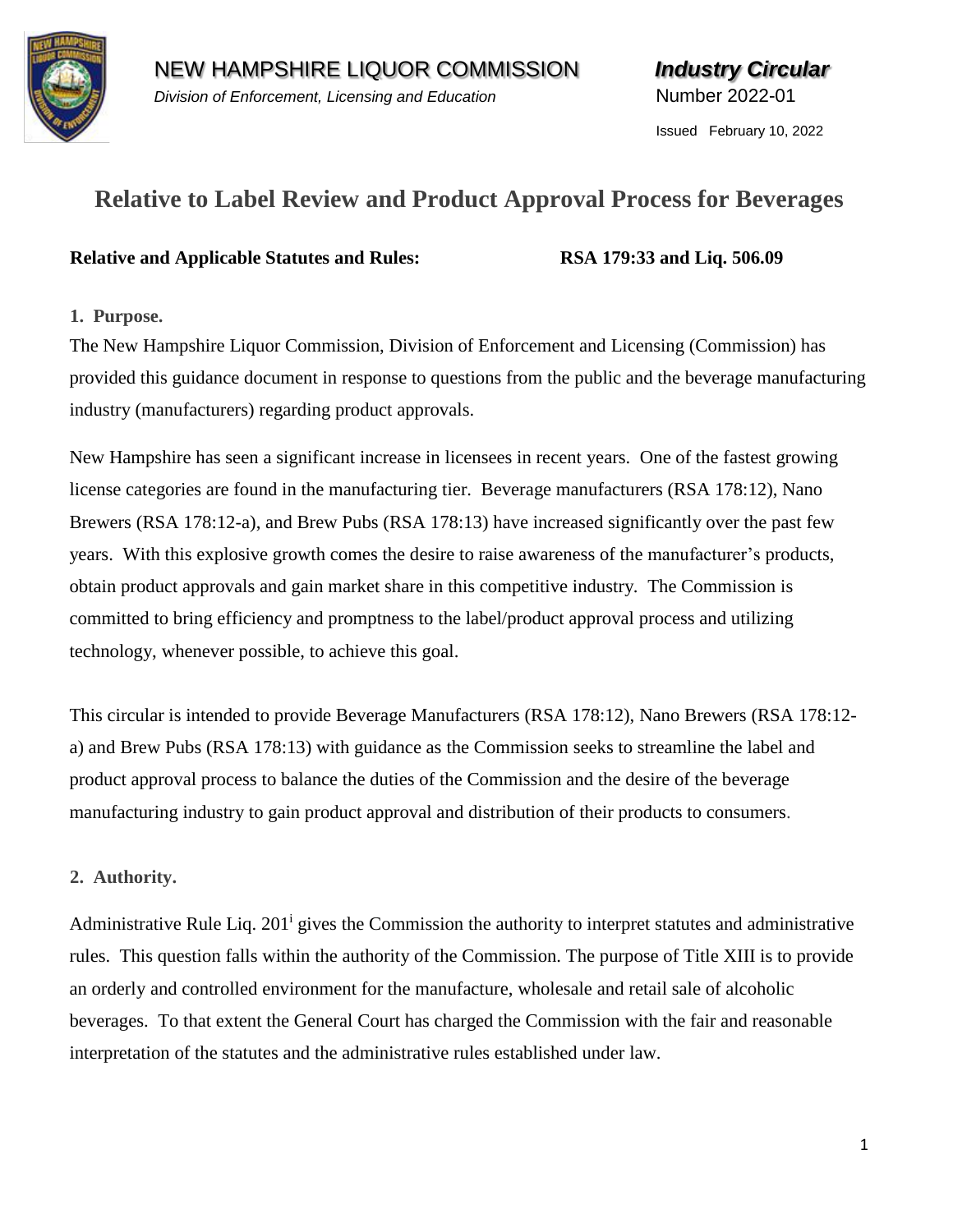

# NEW HAMPSHIRE LIQUOR COMMISSION*Industry Circular*

**Division of Enforcement, Licensing and Education** Mumber 2022-01

Issued February 10, 2022

#### **3. Discussion of the Issue.**

# A. Current State of the Law and Rule

Among the numerous responsibilities assigned to the Liquor Commission by the General Court is the review and approval process for new beverages coming into the commercial marketplace. RSA 179:33, I requires holders of beverage vendor, brew pub, nano brewery and beverage manufacturer licenses to have their packaging or containers specifically approved by the Commission. Additionally, RSA 179:33, IV advises the Commission shall not, by rule or otherwise, require the New Hampshire licenses described above to obtain federal label approval for beverages sold exclusively in the State of New Hampshire.

Liquor Rule 506.09 requires the licensees described above to provide the following for brand and packaging approval prior to shipping into or selling beverages within the state:

- (a) Copy of the label
- (b) A copy of the federal label approval if required
- (c) A certified content analysis performed at 60 degrees Fahrenheit by volume
- (d) Package size approval requests
- (e) A copy of territorial agreement
- (f) Any other information required by federal law, rule or state statute

#### B. Industry Challenges within the Current System of Approvals

New beverages produced by manufacturers requires approval from the Commission before the product may be sold in the marketplace. The product review and approval process has been standard for a lengthy period of time. In an attempt to accommodate industry requests prior to June of 2021, breweries sent an email noting the name and style of the beer, the ABV, and the format in which the product was to be sold. Any packaging labels to be used were sent as an attachment. The Commission would then send an approval letter, at which time the beverage could be sold.

Given the dramatic increase in number of licensees submitting product approvals and the substantial increase in the number of product approvals being received, the current process is not sustainable to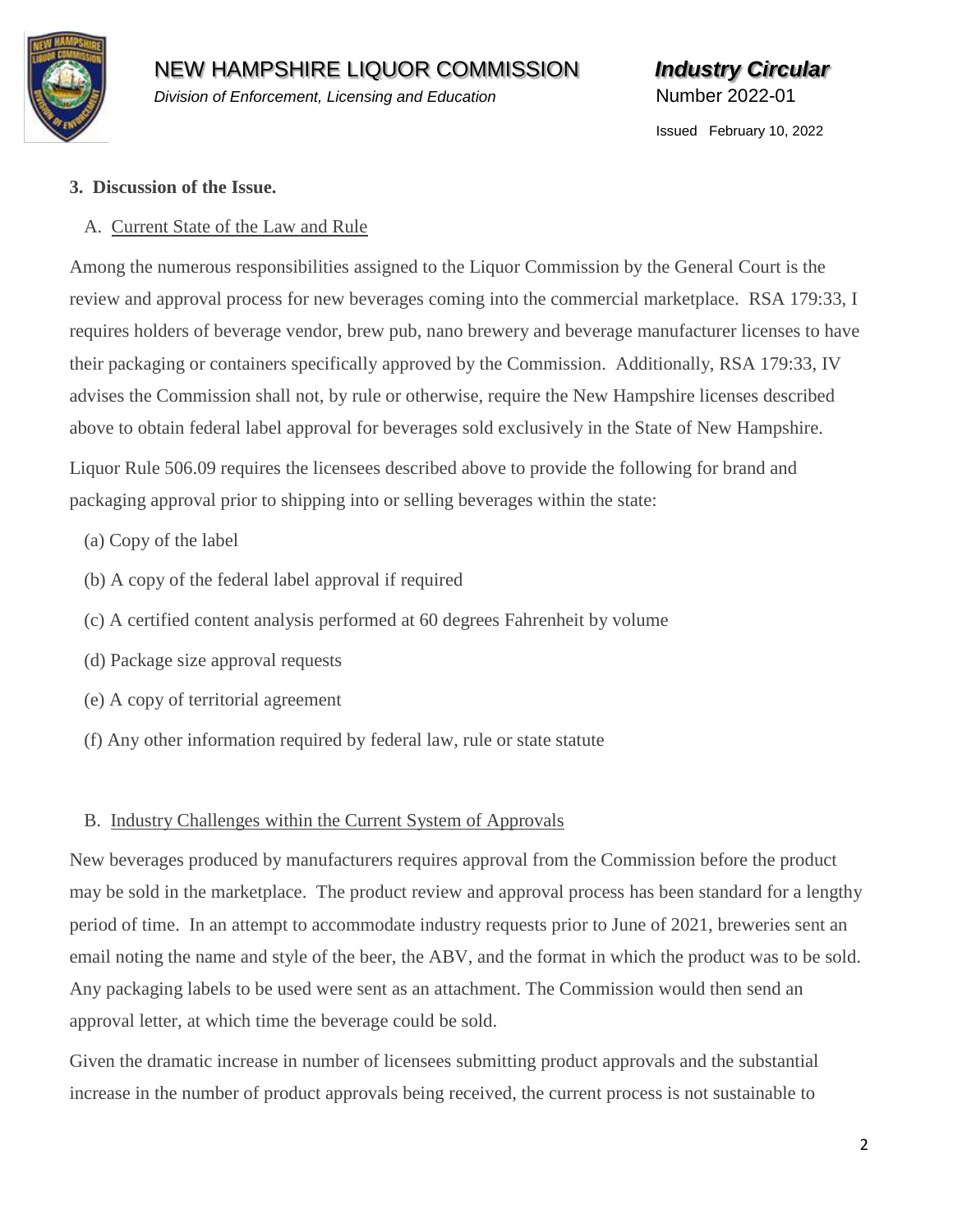

NEW HAMPSHIRE LIQUOR COMMISSION*Industry Circular*

**Division of Enforcement, Licensing and Education** Mumber 2022-01

Issued February 10, 2022

industry members or the Commission. In cooperation with industry members, a comprehensive reform of the product approval processes has taken place in order to efficiently respond to the demand in getting products to the market while maintaining compliance with State law and administrative rules.

# C. New Rulemaking and Seeking Efficiencies

The Commission is committed to bringing efficiencies whenever and wherever possible to its operations and in working with New Hampshire's alcohol beverage manufacturers. In pursuit of this goal the Commission has added a "Notification" process (outlined below) to what was previously only an "Approval" process. The Commission has adopted the language into policy as we bring the proposed rule to the Joint Legislative Committee on Administrative Rules for review and approval.

*Liq 506.09 Product Approvals for all Licensees and Notifications for Certain In-state Licenses. Beverage vendor, brew pub, nano brewer and beverage manufacturer licensees shall provide the commission with the required information on the following forms to receive approval for the brand of beverage and package size prior to shipping into or selling any beverage within the state:* 

*(a) Approvals.*

*(1) Beverage vendor, brew pub, nano brewer and beverage manufacturer licensees shall provide the commission with the required information on the following forms to receive approval for the brand of beverage, label content, and package size prior to shipping into or selling any beverage within the state:*

- *a. Form A-100 "Beverage Vendors" (revised 1/2022);*
- *b. Form A-101 "Beverage Manufacturers" (revised 1/2022);*
- *c. Form A-102 "Brewpub" (revised 1/2022);*
- *d. Form A-103 "Nano Breweries" (revised 1/2022); and*
- *e. Form A-104 "Variety Pack" (revised 1/2022).*
- *(2) The commission shall approve the label and packaging unless:*
	- *a. Statements on the label or packaging are false or misleading;*
	- *b. Any written statements on the label or packaging are illegible;*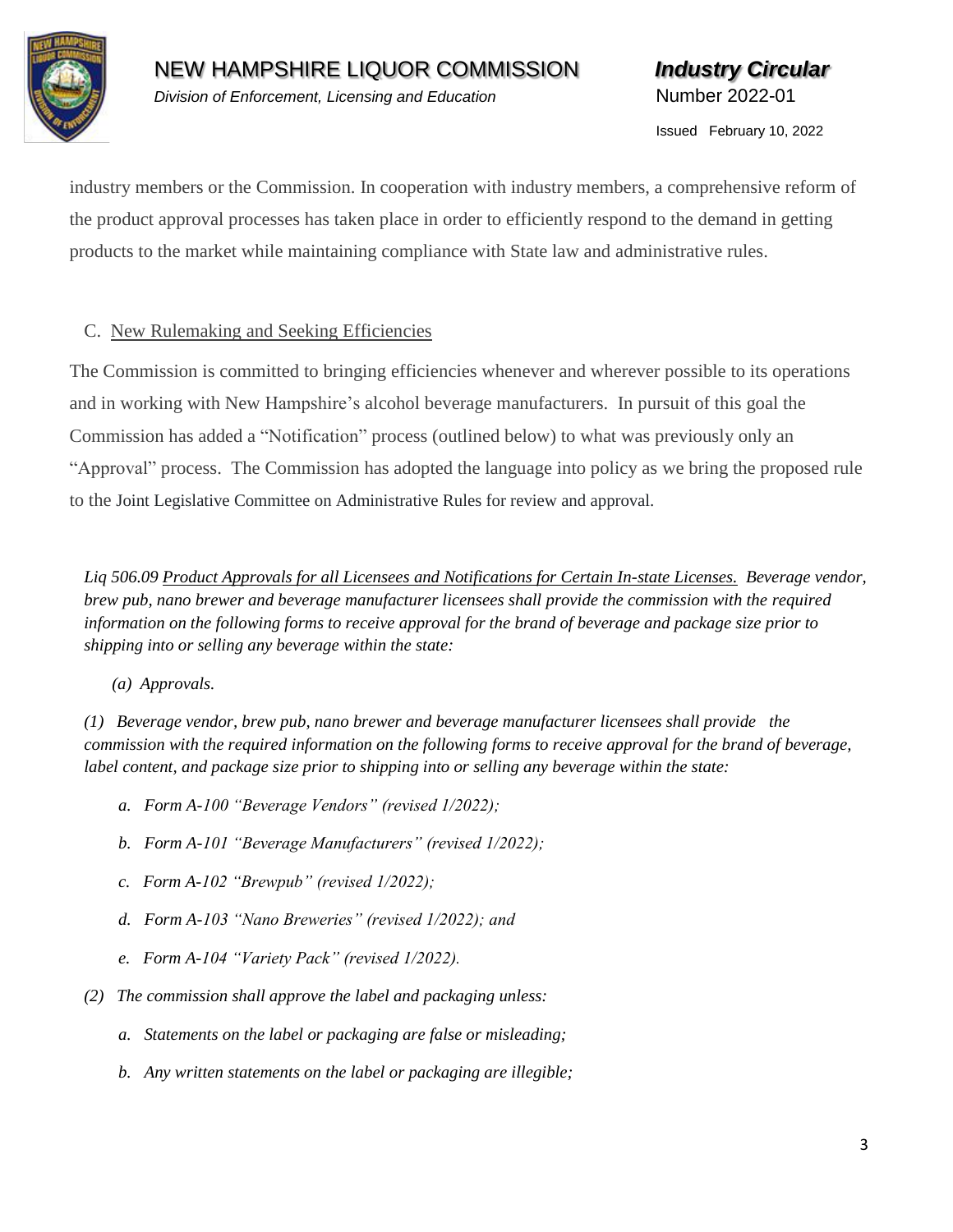

NEW HAMPSHIRE LIQUOR COMMISSION*Industry Circular*

*Division of Enforcement, Licensing and Education* Number 2022-01

Issued February 10, 2022

 *c. The packaging or labeling contains subliminal or similarly deceptive advertising techniques;*

 *d. The packaging or labeling features a depiction of athletes that is deceptive and misleading in that it implies that consuming alcohol is conducive to athletic skill or physical prowess, or that consuming alcohol does not hinder the athlete's performance;*

 *e. The packaging or labeling features illustrations, subject matter, or other attributes that are consistent with products marketed toward children and youths;*

 *f. The packaging or labeling features a depiction of consumption of an alcoholic beverage while seated in, about to enter, operating, or about to operate an automobile or other machinery;* 

 *g. An aspect of the packaging or labeling normalizes or encourages excessive drinking;* 

 *h. The packaging or labeling does not indicate in manner that is sufficiently clear that the product contains alcohol; or* 

 *i. The packaging or labeling used could result in confusion regarding whether the product is an alcoholic beverage.*

*(3) The commission is not responsible for copyright or trademark infringement.*

*(4) The commission shall make a decision within 60 days of receipt of a complete application and provide the decision to the licensee within a reasonable time.*

 *(a.) In the event of a denial, the licensee may file a petition with the commission pursuant to Liq 208.*

 *(b) Notifications for in-state licensees.*

 *(1) Beverage manufacturers, brewpubs, and nano-breweries shall provide the information required by the following forms to the commission prior to selling any beer, beverage, specialty beverage or specialty beer at their premises:*

- *a. Form A-101;*
- *b. Form A-102; and*
- *c. Form A-103.*

 *(2) A new product notification is allowed for in-state licensees when a new product is:*

 *a. Authorized under their license type; and*

*b. Brewed on-site for on-premises and off-premises sales in pre-approved generic containers and labels.*